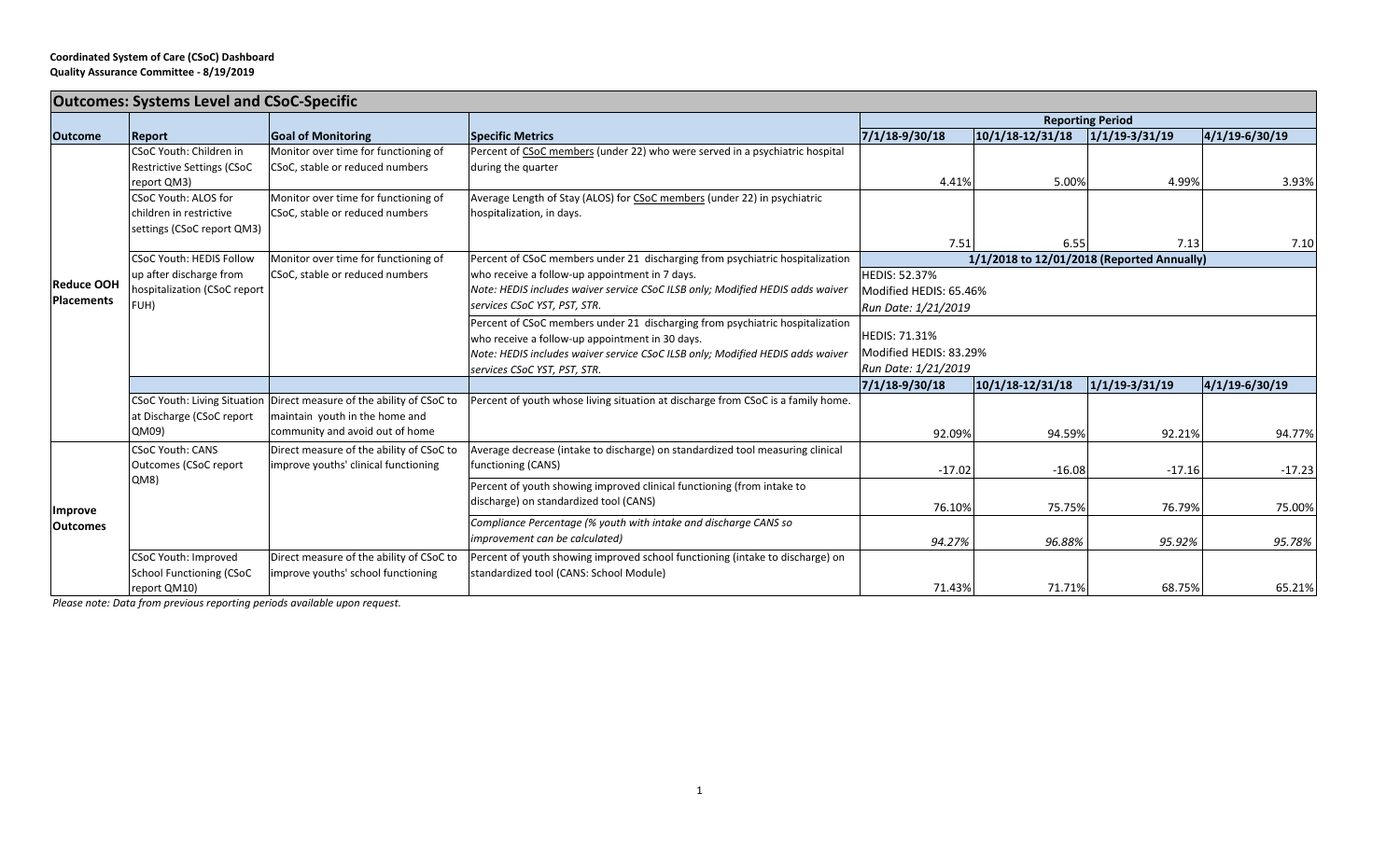## **Coordinated System of Care (CSoC) Dashboard Quality Assurance Committee ‐ 8/19/2019**

| Process Indicator: Youth Receiving Services in their Homes and Communities |                                                                                    |                                                                                                              |                                                                                                                                                                                                            |                         |                                 |             |                      |  |
|----------------------------------------------------------------------------|------------------------------------------------------------------------------------|--------------------------------------------------------------------------------------------------------------|------------------------------------------------------------------------------------------------------------------------------------------------------------------------------------------------------------|-------------------------|---------------------------------|-------------|----------------------|--|
| <b>Process</b>                                                             |                                                                                    |                                                                                                              |                                                                                                                                                                                                            | <b>Reporting period</b> |                                 |             |                      |  |
| Indicator                                                                  | <b>Report</b>                                                                      | Goal of monitoring                                                                                           | Specific Metrics                                                                                                                                                                                           | 7/1/18-9/30/18          | 10/1/18-12/31/18 1/1/19-3/31/19 |             | $ 4/1/19 - 6/30/19 $ |  |
| Increase<br><b>Utilization</b><br>of HCBS                                  | <b>CSoC Youth: Access to</b>                                                       | <b>Ensure that</b><br>Wraparound is<br>accessible and<br>responsive to<br>immediate needs.                   | Percent of CSoC members for whom:                                                                                                                                                                          | 69.73%                  | 22.45%                          | 27.53%      | 34.04%               |  |
|                                                                            | Wraparound (CSoC report                                                            |                                                                                                              | Timely referral standard was met                                                                                                                                                                           |                         |                                 |             |                      |  |
|                                                                            | QM12                                                                               |                                                                                                              | Timely first contact standard was met                                                                                                                                                                      | 95.96%                  | 95.86%                          | 94.13%      | 95.07%               |  |
|                                                                            |                                                                                    |                                                                                                              | Timely face-to-face contact was met                                                                                                                                                                        | 71.70%                  | 69.55%                          | 67.28%      | 65.14%               |  |
|                                                                            | <b>CSoC Youth: Enrollment</b><br>and Agency Involvement<br>(CSoC report QM6)       | Monitor number of<br>youth in CSoC and<br>agency involvement.                                                | <b>Total number of CSoC Enrollees</b>                                                                                                                                                                      | 3007                    | 2887                            | 2954        | 2987                 |  |
|                                                                            |                                                                                    |                                                                                                              | Number of CSoC Enrollees involved with Juvenile<br>Justice                                                                                                                                                 | 361 (12%)               | 334 (11.6%)                     | 356 (12.1%) | 365 (12.2%)          |  |
|                                                                            |                                                                                    |                                                                                                              | Number of CSoC Enrollees involved with DCFS                                                                                                                                                                | 249 (8.3%)              | 244 (8.5%)                      | 240 (8.1%)  | 263 (8.8%)           |  |
|                                                                            | <b>CSoC Youth: Utilization of</b><br><b>Natural Supports (CSoC</b><br>report QM13) | <b>Ensure Wraparound</b><br>is helping families<br>build sustainable<br>teams with natural<br>supports.      | Percent of CSoC members who had at least one CFT<br>during the reporting period who had at least one<br>natural/informal support person on their Child and<br>Family Team.<br>Month 1 of reporting quarter | 87.80%                  | 87.80%                          | 87.84%      | 84.70%               |  |
|                                                                            |                                                                                    |                                                                                                              | Month 2 of reporting quarter                                                                                                                                                                               | 88.10%                  | 85.80%                          | 85.69%      | 81.80%               |  |
|                                                                            |                                                                                    |                                                                                                              | Month 3 of reporting quarter                                                                                                                                                                               | 87.70%                  | 87.90%                          | 86.83%      | 72.70%               |  |
|                                                                            | <b>CSoC Youth: Youth</b><br>receiving services in<br>sufficient amount,            | Ensure that CSoC<br>members are able to<br>access the services<br>that their CFT<br>determined they<br>need. | Percent of members receiving services in sufficent<br>amount, frequency, and duration.<br>Month 1 of reporting quarter                                                                                     | 95.40%                  | 95.89%                          | 97.29%      | 97.51%               |  |
|                                                                            | frequency, and duration<br>(CSoC report POC 6)                                     |                                                                                                              | <b>Month 2</b> of reporting quarter                                                                                                                                                                        | 96.69%                  | 95.71%                          | 97.33%      | 97.50%               |  |
|                                                                            |                                                                                    |                                                                                                              | <b>Month 3</b> of reporting quarter                                                                                                                                                                        | 95.55%                  | 97.09%                          | 97.18%      | 97.15%               |  |

*Please note: Data from previous reporting periods available upon request.*